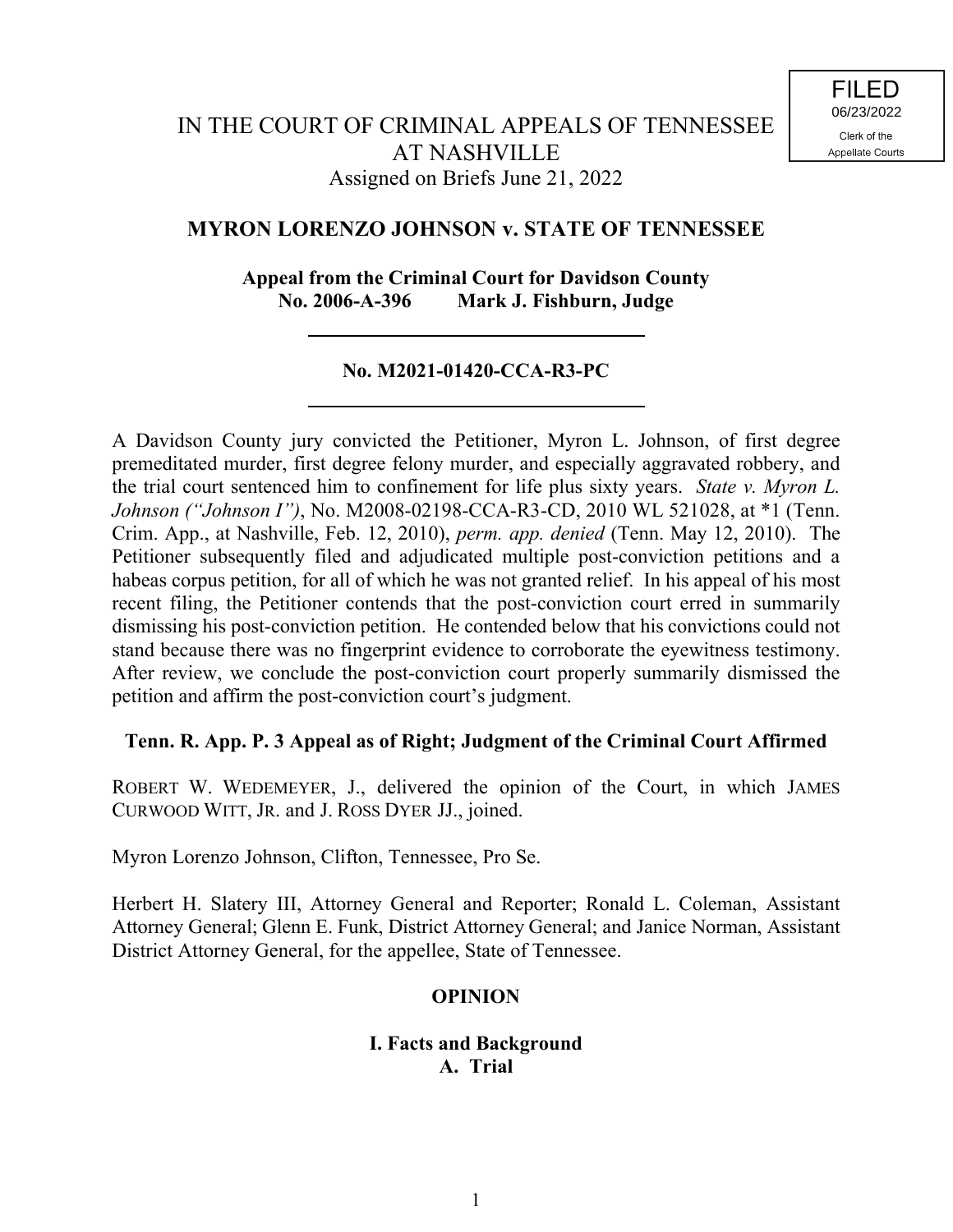This case arises from the death of Eugene "Juan" McAdams, who was found by Nashville Metropolitan Police Department ("Metro") officers in the bed of an abandoned truck in 2001. Years later, Metro officers developed the Petitioner as a suspect. Thereafter, for the victim's death, a Davidson County grand jury indicted the Petitioner and two codefendants for first degree felony murder, first degree premeditated murder, and especially aggravated robbery. The jury convicted the Petitioner as charged.

This court summarized the facts presented at trial as follows:

On July 22, 2001, Detective Brad Corcoran with the Nashville Metropolitan Police Department was called to the scene of an abandoned truck off Old Hickory Boulevard. The body of the victim, Eugene "Juan" McAdams, was discovered in the bed of the truck covered with a white sheet; his ankles and wrists had been duct-taped. Following an autopsy, the cause of death was determined to be asphyxia and blunt force trauma to the head.

Initially, investigators were unable to develop a suspect. Several years later, Alvin Stokes, aka "Brother Gold," was facing federal drug trafficking charges. In the hopes of receiving favorable consideration on his sentence, Stokes provided Detective Derry Baltimore with the names of the [Petitioner], Christopher Nunley, and Paul Anderson as the possible perpetrators of the killing of the victim. Detective Baltimore interviewed Nunley on February 17, 2005. Nunley took Det. Baltimore to the house where the murder occurred, and Det. Baltimore also verified Nunley's phone number. After interviewing Nunley, Det. Baltimore proceeded to interview Anderson on May 12, 2005. Anderson provided details about the murder of the victim.

Anderson testified against the [Petitioner] at trial. Anderson stated that he met the [Petitioner] in 2000, and the two became good friends. Anderson moved into the [Petitioner's] girlfriend's house, and Anderson confirmed that he was drug addict during this time. He had also met Nunley on at least two occasions prior to the murder and knew him as "Skinny." According to Anderson, the [Petitioner] and Nunley were involved together in the sale of drugs, and they often went to Stokes to get drugs.

On July 20, 2001, around 10:00 a.m., the [Petitioner] came over to the place where Anderson was temporarily residing. The [Petitioner] made a proposition to Anderson: In exchange for \$500 and an ounce of cocaine, Anderson was to set up a drug deal with the victim and rob him of his drugs and money.

Anderson stated that the [Petitioner] and Nunley were angry with the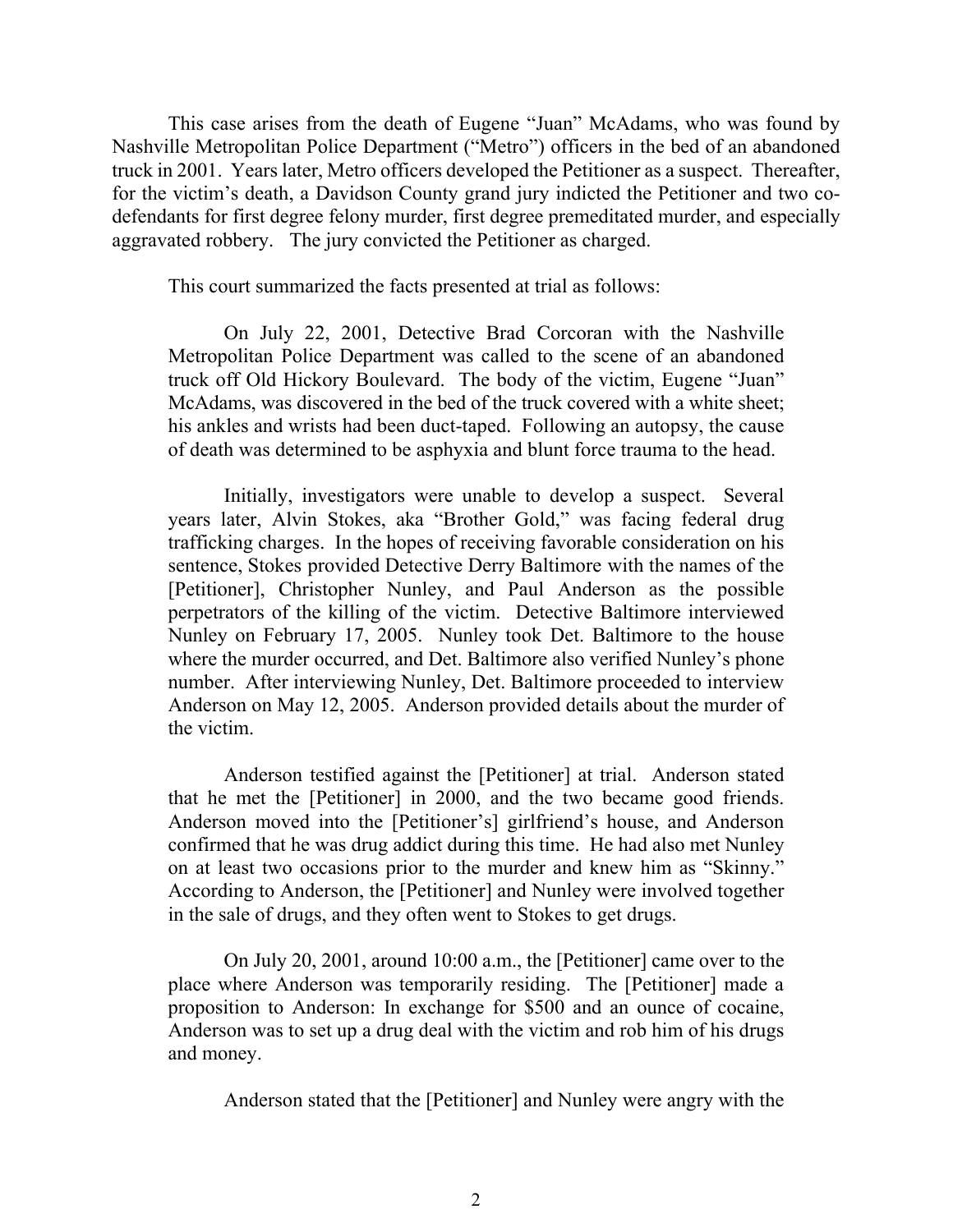victim because he had tried to go around them in the drug trade; normally, they would purchase cocaine from the victim for \$22,000 and then sell it for \$26,000. However, the victim had slipped a note into the cocaine, providing a cell phone number and stating to the second buyer to deal with the victim directly. Anderson did not know the victim prior to July 20.

Nunley called the victim and arranged the deal. The plan was for Anderson to arrive to purchase four ounces of cocaine from the victim, but instead he would rob everyone. They were to later split the drugs and money. The [Petitioner] arrived in his truck with Nunley around 7:00 p.m. that evening to pick up Anderson, and they went to Nunley's house. However, the [Petitioner] and Nunley stated that they wanted to change the amount to eighteen ounces, "a half of key." Anderson no longer wanted to participate because he feared that there would be repercussions for stealing such a large amount of cocaine. The [Petitioner] instructed him to be quiet and sit down; Anderson complied. Nunley phoned the victim requesting the increased amount of cocaine.

While they were waiting on the victim to arrive, the [Petitioner] went out to his truck and retrieved a shotgun and a white bag. Inside the bag was a box of latex gloves. The [Petitioner] placed the bag and the gloves on the top of the refrigerator. The victim then entered the house and asked Anderson, "Do you want to buy some dope?" According to Anderson, the [Petitioner] then jumped up from the table and hit the victim in the head with the butt of the shotgun, rendering the victim unconscious. As soon as the victim fell to the floor, Nunley put on a pair of gloves and began wrapping duct tape around the victim's head. The [Petitioner] also put on gloves. They taped the victim's head "completely up," also taping his hands and feet. When the victim started to come to, he was unable to breathe and began "flopping around just like a fish dying . . . ." The victim soon ceased moving.

The [Petitioner] then removed a gold necklace from around the victim's neck. The [Petitioner] went outside to the victim's truck; meanwhile, Nunley was cleaning up blood on the floor. Thereafter, they carried the victim to a bedroom window and pushed him out the window into the bed of the victim's truck. Nunley handed the [Petitioner] a sheet, which he wrapped around the victim. The men then left the house; Nunley driving the victim's truck, and the [Petitioner] driving his truck with Anderson as a passenger. They drove to Old Hickory Boulevard near Blueberry Hill and left the truck on the side of the road. The [Petitioner] took the victim's compact disc case out of his truck. Nunley got into the [Petitioner's] vehicle, and they returned to the [Petitioner's] girlfriend's house. The [Petitioner] and Anderson showered, and the [Petitioner] collected their clothes. Nunley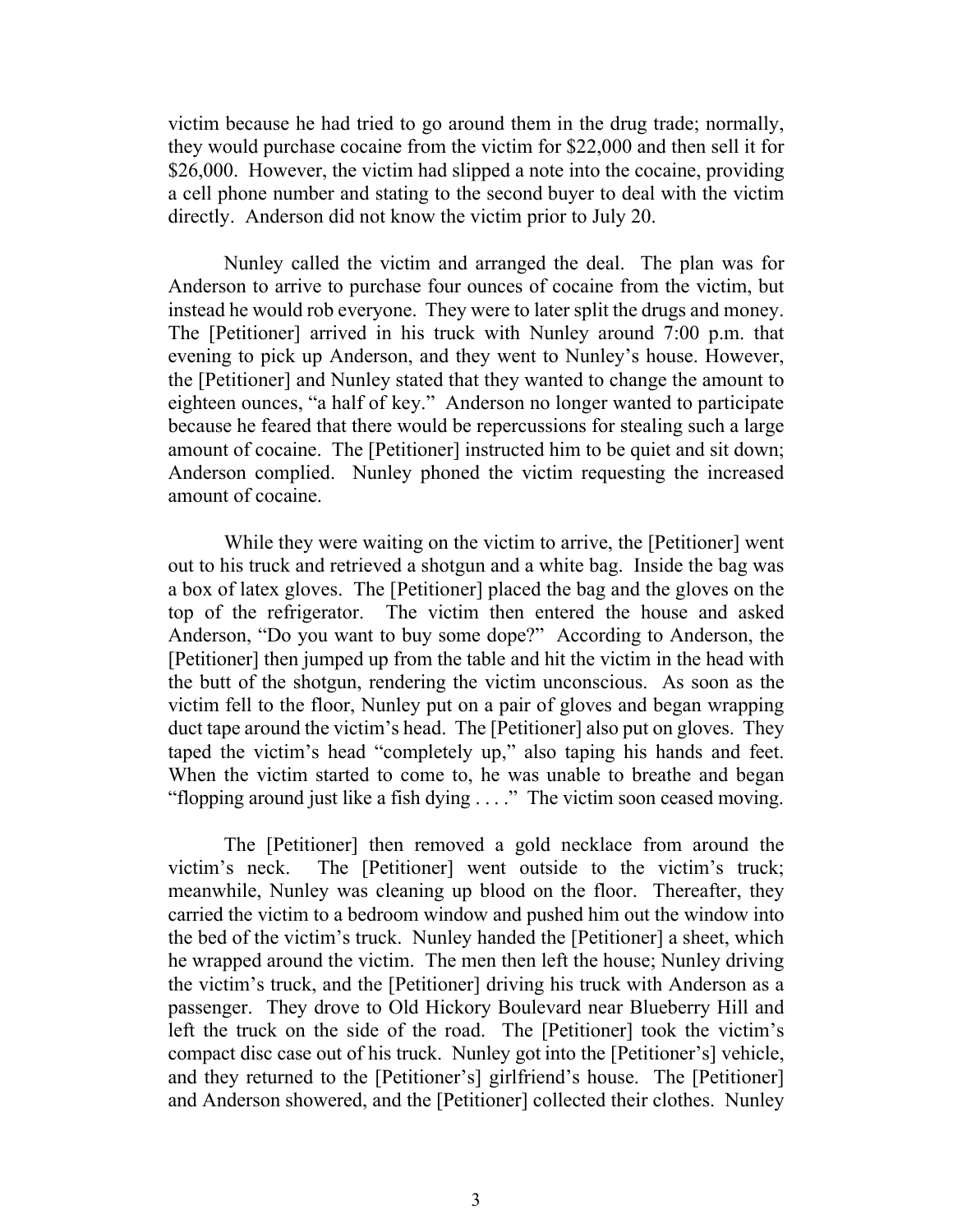then left after receiving his share of the cocaine; the [Petitioner] took Anderson back to Anderson's place. The next day, the [Petitioner] gave Anderson cocaine and money and rented [Petitioner] a room in a local motel. [Petitioner] later told Stokes about the murder.

In September 2007, the [Petitioner] and Anderson were being transported on a bus together. Anderson was in protective custody, separated from the [Petitioner] by a cage. The [Petitioner] yelled threats at Anderson, warning him not to testify against him. Inmate Timothy Flener was present on the bus and heard these threats. He was also placed in a cell with the [Petitioner] following the bus ride, and the [Petitioner] told Flener that he and Anderson were involved in a murder together.

The [Petitioner's] wife and former girlfriend in July 2001, Tammi Renee Battle, was shown a box of gloves. She confirmed that the box in the photograph was the same type of gloves that she had brought home from work.

Medical Examiner Dr. Thomas Deering testified as to the victim's cause of the death. He also stated that, when a person was losing the ability to breathe, they might start thrashing around.

A check of Nunley's phone records showed that Nunley phoned the victim on the day of his murder. The victim's phone records revealed that the victim had phoned Nunley several times the evening he was murdered.

Jafton Richardson, an inmate serving a sentence for practicing law without a license, testified that, while incarcerated, the [Petitioner] told him he was involved in a homicide at Nunley's house. The [Petitioner] relayed that there was a phone call to the victim, and he was to meet with them at the house for a drug deal. However, they intended to rob him of his drugs and weapons, but instead the victim was hit in the head with the butt of a shotgun and died. The [Petitioner] also stated that he wore gloves during the robbery and that he got the gloves from his wife who worked at a hospital. According to Richardson, the [Petitioner's] attitude about the murder was "nonchalant."

Later, the [Petitioner] came to Richardson in jail and asked him to sign an affidavit that the [Petitioner] had never spoken to him about the murder. Richardson complied because he feared for the safety of his family.

The [Petitioner] testified on his own behalf, asserting that he had no involvement in the murder of the victim. He denied that he ever knew the victim, asserted that he never sold drugs, and claimed that he never owned a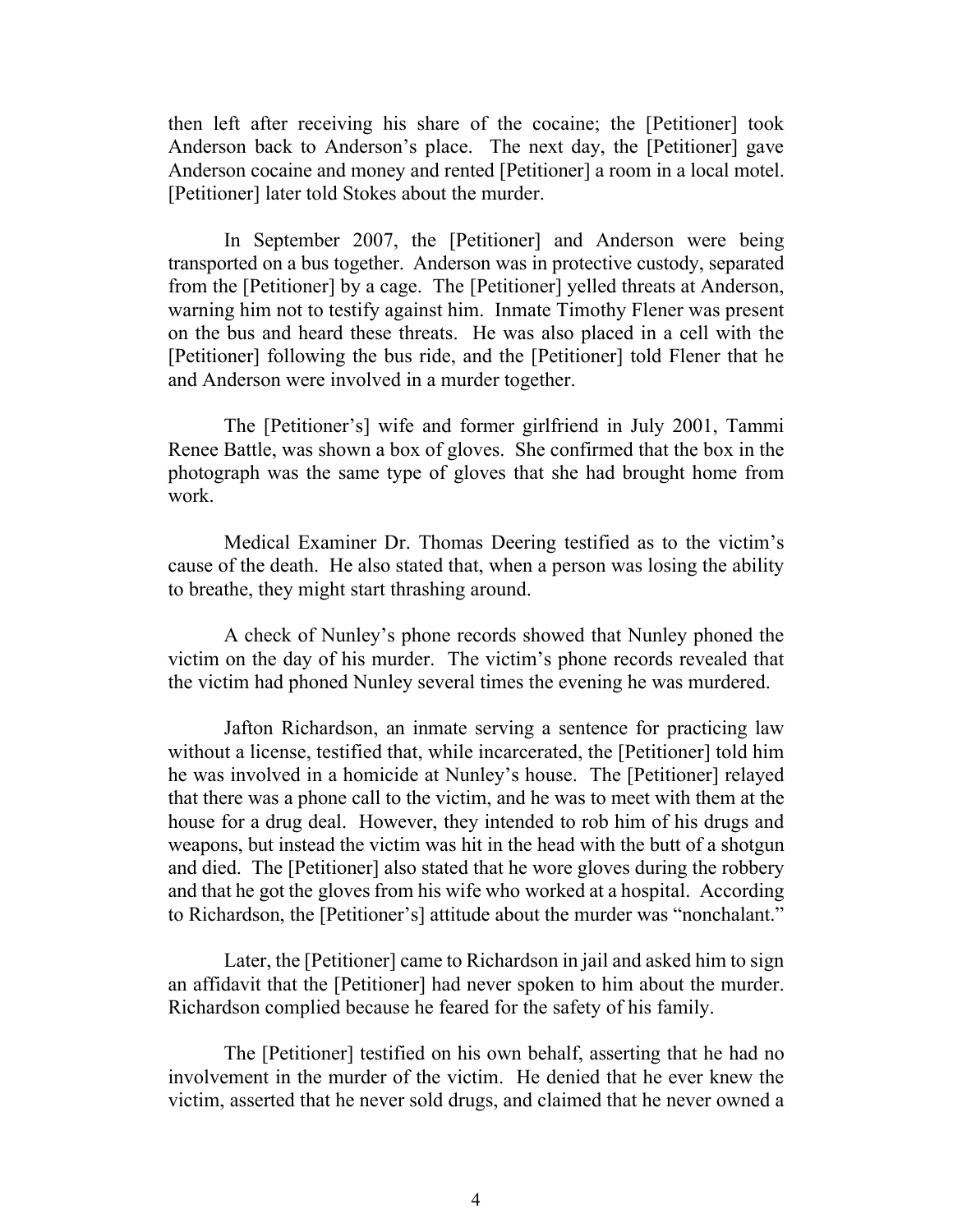shotgun.

Following the conclusion of the proof, the jury found the [Petitioner] guilty as charged. The trial court merged the felony murder and premeditated murder counts. The [Petitioner] was sentenced to life imprisonment for the murder plus sixty years for especially aggravated robbery.

*Johnson I*, 2010 WL 521028, at \*1-3. The Petitioner appealed his convictions based upon evidentiary grounds, and this court affirmed his convictions. *Id.* at \*1.

#### **B. Habeas Corpus Filing**

In 2013, the Petitioner filed a petition for a writ of habeas corpus challenging the validity of his sentences. *Myron L. Johnson v. State ("Johnson II")*, No. M2013-02314- CCA-R3-HC, 2014 WL 3696261, at \*1 (Tenn. Crim. App., at Nashville, July 24, 2014), *perm. app. denied* (Tenn. Nov. 21, 2014). We dismissed the appeal, filing a Rule 20 memorandum opinion. In it we stated:

The Appellant's sentences have not expired, and there is nothing on the face of the judgments or the record to suggest that the trial court lacked jurisdiction to sentence the Appellant to life imprisonment for his first degree murder conviction and sixty years at 100% as a career offender for his especially aggravated robbery conviction.

*Id.*

#### **C. Post-Conviction Filings and Facts**

Later, the Petitioner sought post-conviction relief based upon an allegation of ineffective assistance of counsel, which the post-conviction court dismissed after a hearing. *Myron L. Johnson v. State ("Johnson III")*, No. M2016-01361-CCA-R3-PC, 2017 WL 1427254, at \*1 (Tenn. Crim. App., at Nashville, Apr. 21, 2017), *perm. app. denied* (Tenn. Aug. 16, 2017). The post-conviction court denied his petition, and the Petitioner appealed. *Id.* On appeal, this court affirmed the decision of the post-conviction court, and the supreme court denied him permission to appeal. *Id.*

In 2020, the Petitioner filed a motion pursuant to the Post-Conviction DNA Analysis Act of 2001. *Myron L. Johnson v. State ("Johnson IV")*, No. M2020-01734-CCA-R3-PC, 2021 WL 4521082, at \*1 (Tenn. Crim. App., at Nashville, Oct. 4, 2021), *perm. app. denied*  (Tenn. Jan. 14, 2021). He alleged that the State had not offered forensic evidence to bolster or substantiate the testimony of its key witness. *Id.* He attached evidence reports showing that the MNPD had gathered duct tape with pieces of latex and separated the latex with liquid nitrogen but no fingerprints were found. *Id.*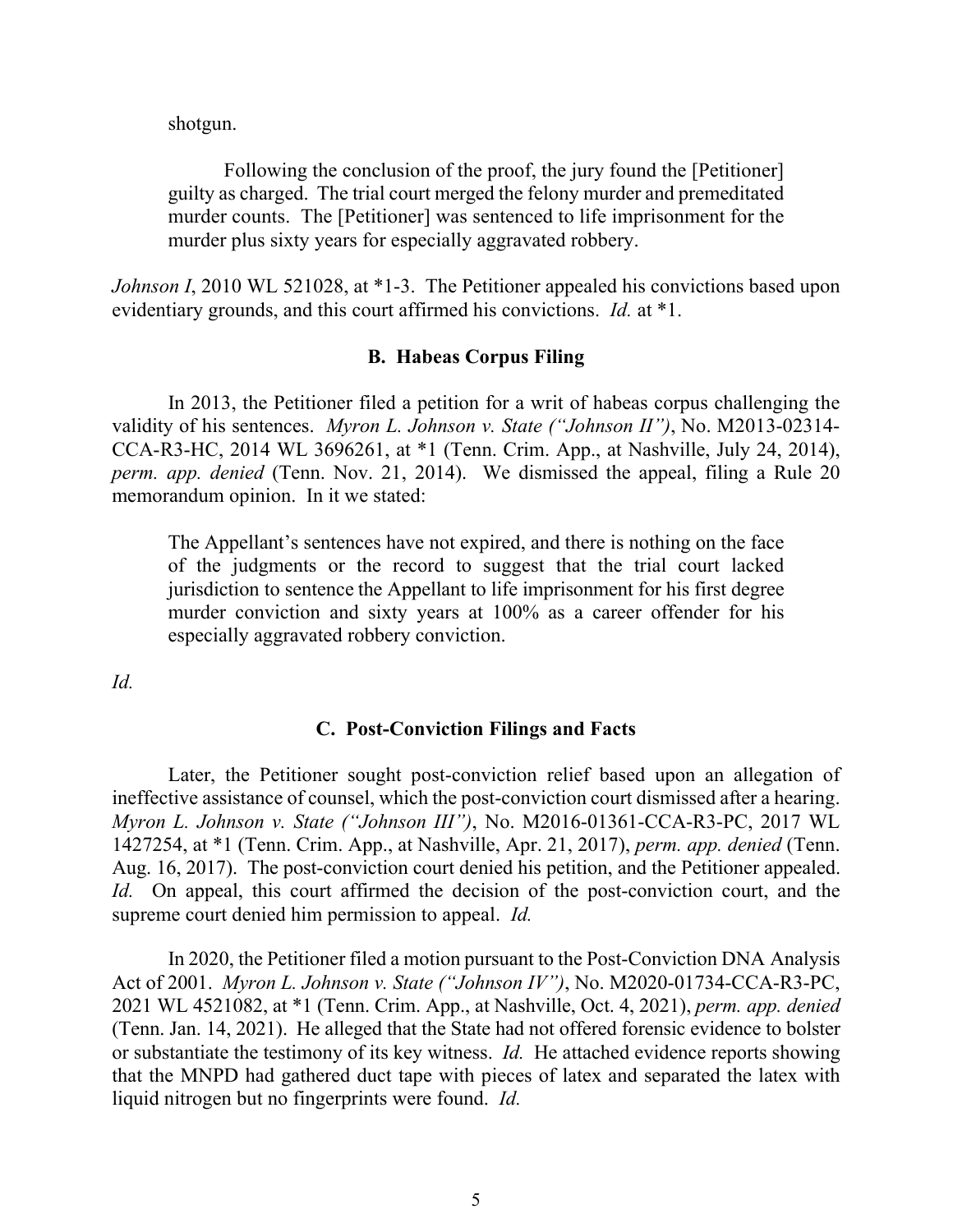The post-conviction court summarily denied the petition finding that the Petitioner "has not made clear which evidence he wishes to have tested." *Id.* at \*2. The postconviction court noted that the Petitioner attached evidence reports to his petition and that the reports referred to latex gloves and duct tape. *Id.* The post-conviction court also noted that, according to the testimony at trial, latex gloves and duct tape were used during the victim's murder. However, the post-conviction Court stated that the Petitioner "has not alleged what DNA found on any of these items would indicate." *Id.* The court concluded that given that the evidence against the Petitioner primarily consisted of eyewitness testimony, "[t]here is no reason whatsoever to believe that the analysis of any of the items . . . would exonerate Petitioner." *Id.* Accordingly, the post-conviction court denied the petition. *Id.* On appeal, this court affirmed the findings of the post-conviction court, and our supreme court denied review. *Id.* at \*3, \*1.

In September 2021, the Petitioner filed the motion that is the subject of this appeal. The post-conviction motion was based upon the Post-Conviction Fingerprint Analysis Act of 2021. The Petitioner alleged that the evidence against him was based on "an admitted drug addict whose testimony was that the defendant was a friend who gave him shelter and a place to live." He noted that there was no fingerprint evidence that substantiated the witnesses' claims. He noted that there were items gathered by the police that should have had his fingerprints on them, namely a white plastic bag that was put on the victim's head, a box of latex gloves, and a roll of duct tape. The Petitioner said that the record showed that the case against him was not based on physical evidence "but rather coerced testimony from a highly incredible [sic] witness." He requested that analysis of the items be conducted.

The post-conviction court summarily dismissed the petition. It found:

The Court of Criminal Appeals has already upheld Petitioner's conviction, ruling that there was sufficient evidence to support this conviction. This evidence consisted primarily of testimony of several eyewitnesses, and the proof at trial showed that there were multiple individuals involved in the murder. There is no reason to believe the absence of Petitioner's fingerprints on these items would exonerate Petitioner. Additionally, the appellate court recently upheld the decision of this court to deny testing of possible DNA evidence based on the same argument.

(citations omitted).

It is from this judgment that the Petitioner now appeals.

#### **II. Analysis**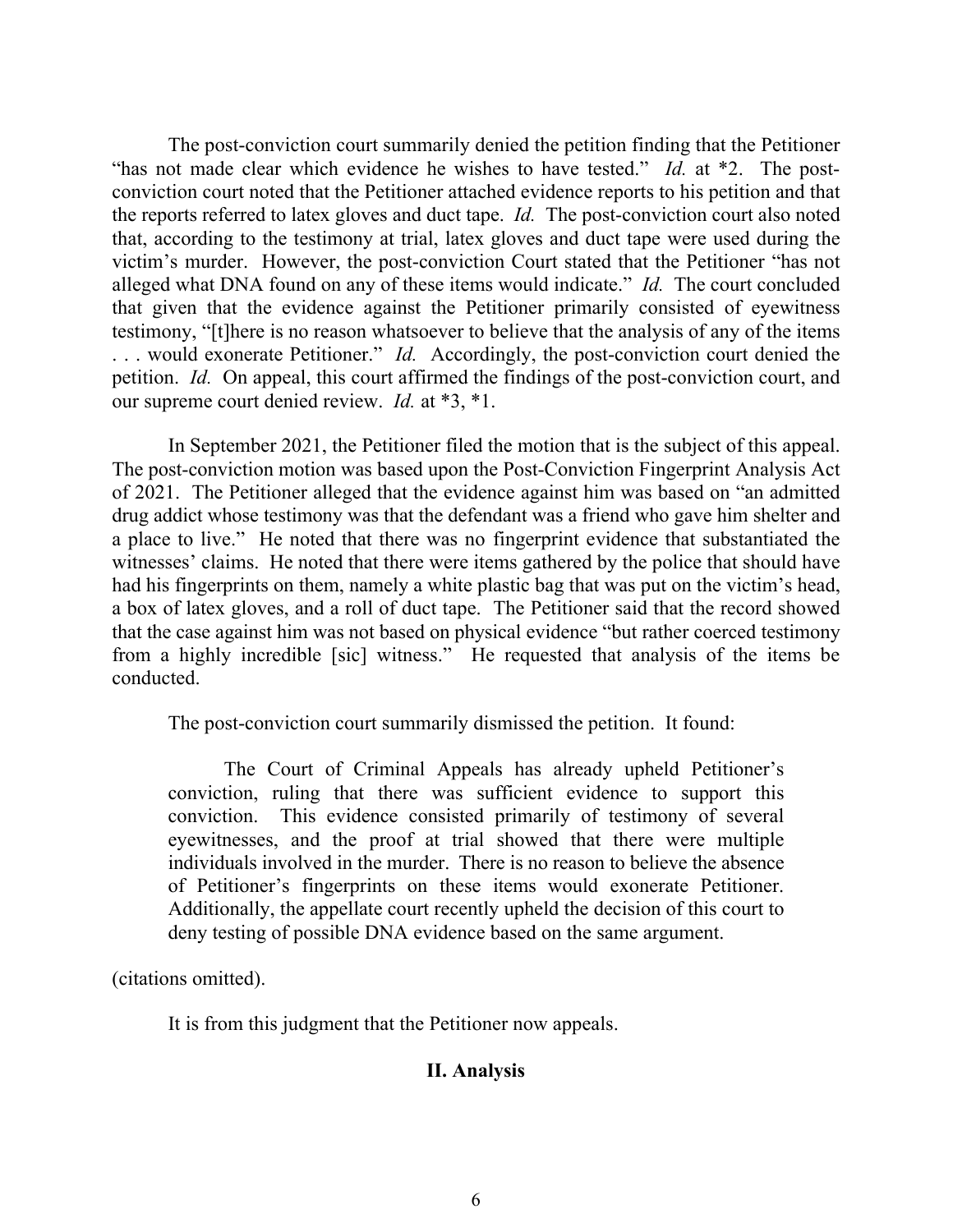On appeal, the Petitioner contends that the post-conviction court erred when it denied his petition because fingerprint testing would exonerate him of the charged offenses. The State responds that the post-conviction court properly denied relief to the Petitioner because the post-conviction court correctly determined that the Petitioner did not satisfy the requirements of the Fingerprint Analysis act. We agree with the State.

The Fingerprint Analysis Act provides that:

(a) Notwithstanding part 1 of this chapter, or any other law governing post-conviction relief to the contrary, any appropriate party may, at any time, file a petition requesting the performance of fingerprint analysis of any evidence that is in the possession or control of the prosecution, law enforcement, laboratory, or court, and that is related to the investigation or prosecution that resulted in a judgment of conviction and that may contain fingerprint evidence.

(b) As used in this section, "any appropriate party" means:

(1) A court on its own motion;

(2) A district attorney general; or

(3) A person convicted of and sentenced for the commission or attempted commission of:

(A) First degree murder;

(B) A Class A felony;

(C) A Class B felony;

(D) Any lesser included offense of an offense in subdivisions  $(b)(3)(A)-(C)$ ; or

(E) Any other offense, at the direction of the court.

T.C.A. § 40-30-403.

The trial court *may* order fingerprint analysis if, after notice to the prosecution and an opportunity to respond, the court finds that:

(1) A reasonable probability exists that analysis of the evidence will produce fingerprint results that would have rendered the petitioner's verdict or sentence more favorable if the results had been available at the proceeding leading to the judgment of conviction;

(2) The evidence is still in existence and in such a condition that fingerprint analysis may be conducted;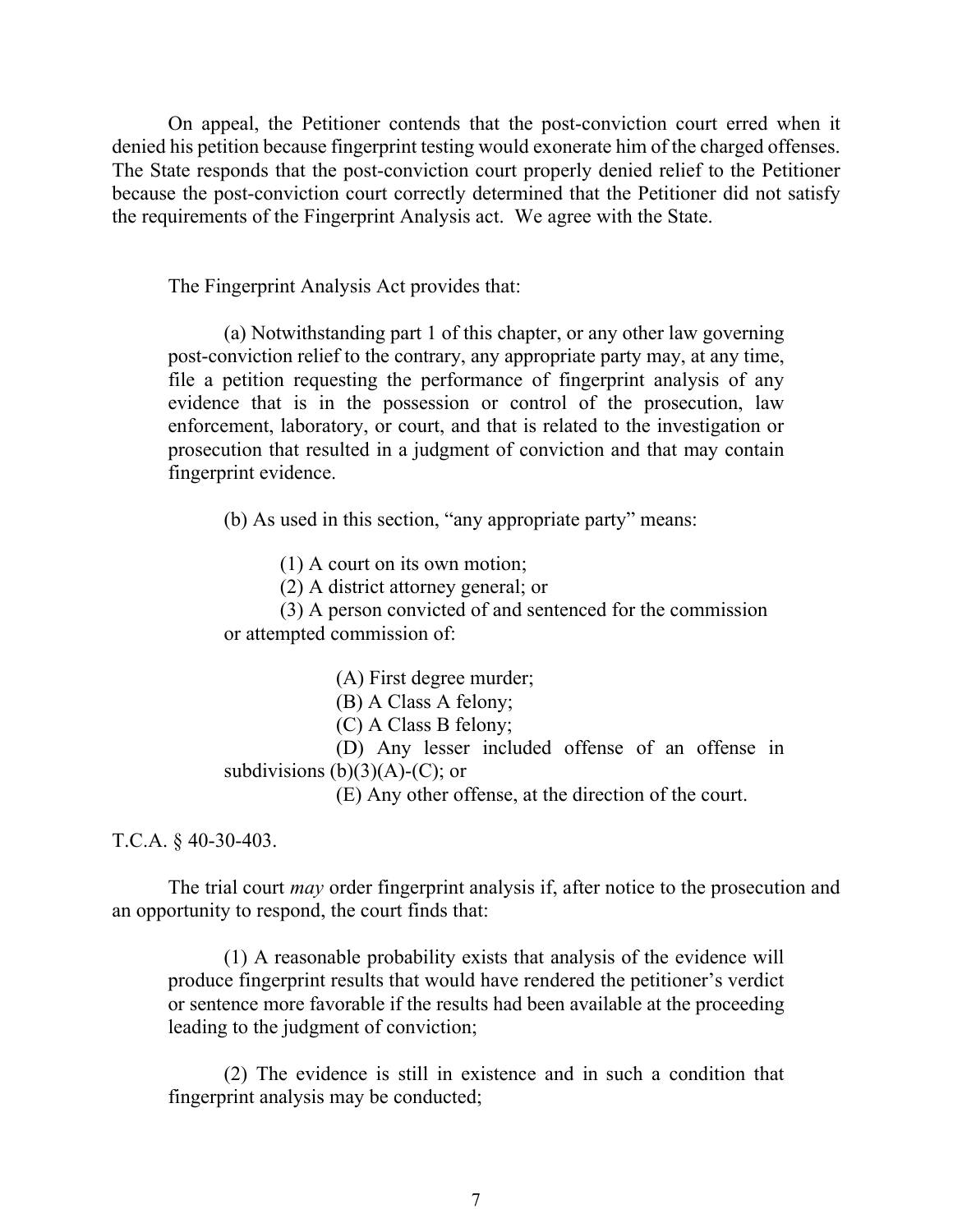(3) The evidence was not previously subjected to fingerprint analysis, was not subjected to the analysis that is now requested which could resolve an issue not resolved by previous analysis, or was previously subjected to analysis and the person making the motion under this part requests analysis that uses a new method or technology that is substantially more probative than the prior analysis; and

(4) The application for analysis is made for the purpose of demonstrating innocence and not to unreasonably delay the execution of sentence or administration of justice.

T.C.A. § 40-35-405. *Compare* T.C.A. § 40-30-404(1) (the court shall order analysis if "[a] reasonable probability exists that the petitioner would not have been prosecuted or convicted if exculpatory results had been obtained through fingerprint analysis").

This court recently interpreted the Fingerprint Analysis Act. *Oscar Smith v. State*, No. M2021-01339-CCA-R3-PD, 2022 WL 854438 (Tenn. Crim. App., at Nashville, Mar. 23, 2022), *no Tenn. R. App. P. 11 application filed.* When so doing, it stated:

This Court concludes the Fingerprint Act's text is clear and unambiguous; thus, we need not look beyond the statute itself to ascertain its meaning. To that end, because the language of the Fingerprint Act mirrors, for the most part, the wording of the Post-Conviction DNA Analysis Act of 2001 (hereinafter "DNA Act"), the trial court looked to case law discussing the DNA Act for guidance in ruling on the instant petition. *Compare* T.C.A. §§ 40-30-301 to -313 with T.C.A. §§ 40-30-401 to -413. We agree with that logical decision. The appellate courts of this state have had ample opportunity over the last twenty years or so to interpret the meaning of the DNA Act.

*Id.* at \*13.

The *Smith* court went on to note that:

[A] trial court is not required to hold a hearing to determine whether a petition for [fingerprint] analysis should be granted or denied. *See Charles Elsea v. State*, No. E2017-01676-CCA-R3-PC, 2018 WL 2363589 at \*3 (Tenn. Crim. App. May 24, 2018), *no perm. app filed*. Similarly, a petitioner must satisfy all four elements of Section 405 before the trial court will order [fingerprint] analysis. *See* [*Powers v. State*, 343 S.W.3d 36, 48 (Tenn. 2011)].